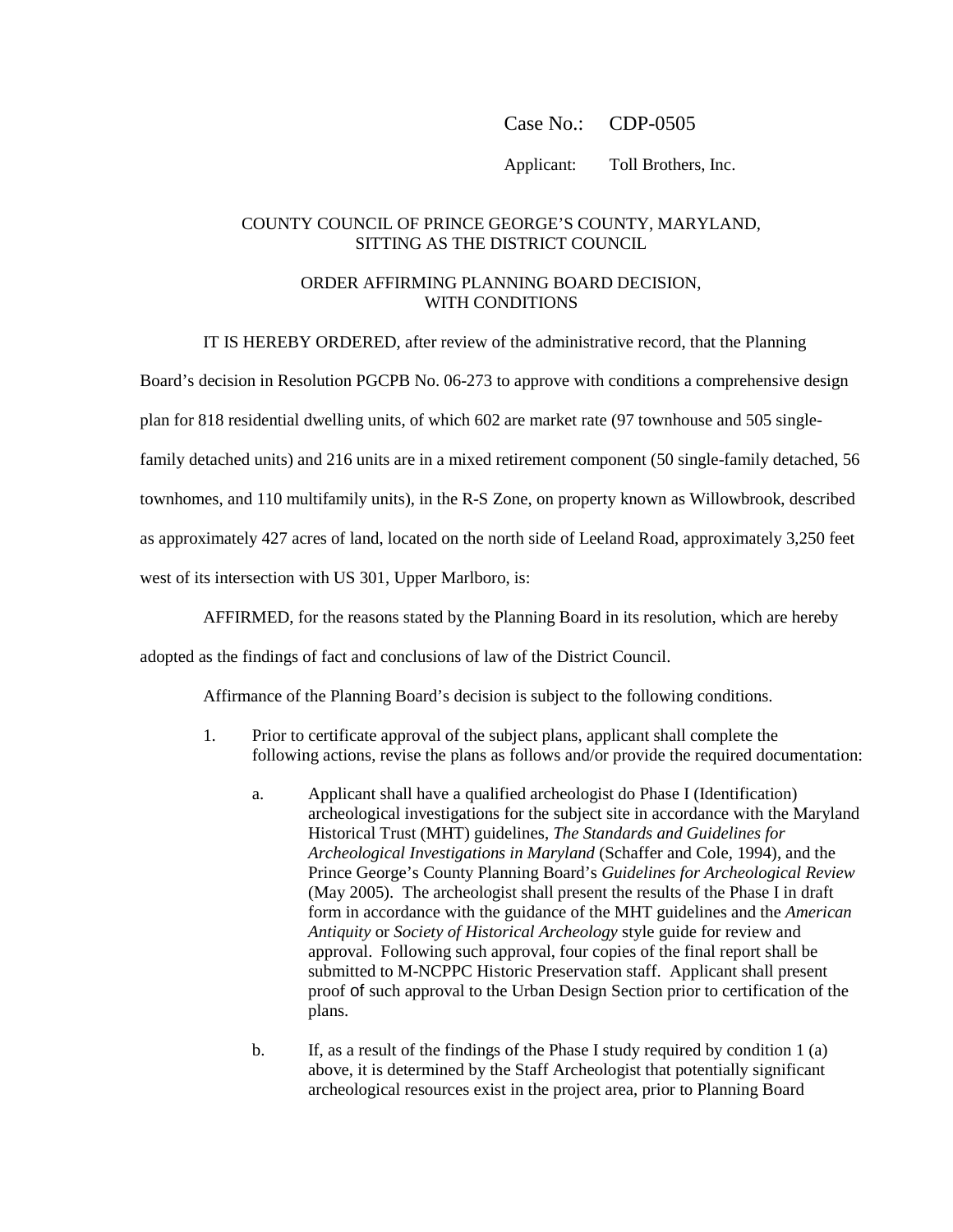approval of any specific design plan or final plat, the applicant shall provide a plan for evaluating the resource at the Phase II level or avoiding and preserving the resource in place.

- 2. Applicant and the applicant's heirs, successors, and/or assignees shall construct the master plan trail along the subject site's portion of Collington Branch. Park dedication and alignment of the trail shall be coordinated with the Department of Parks and Recreation.
- 3. Applicant and the applicant's heirs, successors, and/or assignees shall construct a Class I Master Plan Trail along the subject site's entire frontage of Leeland Road.
- 4. Standard sidewalks shall be provided along both sides of all internal roads, unless modified by DPW&T.
- 5. A detailed analysis of the master plan trails, internal trail network, and neighborhood connector trails shall be completed at the time of specific design plan. Connector trails to the master plan trails, to other park or recreational facilities, and between neighborhoods shall be provided.
- 6. All trails shall be located off private lots, and located on M-NCPPC or HOA land, or within a public road right-of-way.
- 7. Prior to issuance of building permit:
	- a. With the submission of each building permit, the applicant, his heirs, successors or assigns shall pay to Prince George's County a fee calculated as \$1,550/DU x (FHWA Construction Cost Index at time of payment)/(FHWA Construction Cost Index for second quarter, 1989) as its share of costs for improvements to US 301 between MD 725 and MD 214.
	- b. In lieu of the payment of fees required in Condition 7 (b) above, and subject to approval by the Department of Public Works & Transportation (DPW&T) and the State Highway Administration (SHA), the applicant, his heirs, successors or assigns may be required to construct a third northbound through lane on US 301 from a point just north of Leeland Road to a point just north of Trade Zone Avenue. Additionally, the improvement may include a third eastbound left turn lane along Leeland Road at its intersection with US 301. The total cost of these improvements, or other variation determined by SHA shall not exceed an amount calculated as \$2,170,000.00 x (FHWA Construction Cost Index at time of payment)/(FHWA Construction Cost Index for 2nd quarter, 1989).
- 8. At the time of preliminary plan, the applicant shall be conditioned to dedicate all rightsof-way for MC-600 (Leeland Road) as identified by the Planning Department.
- 9. Prior to the issuance of any building permit the following improvements shall be in place, under construction, bonded (or letter of credit given to the appropriate agency for construction), 100 percent funded in a CIP/CTP or otherwise provided by the applicant, his heirs, successors or assigns: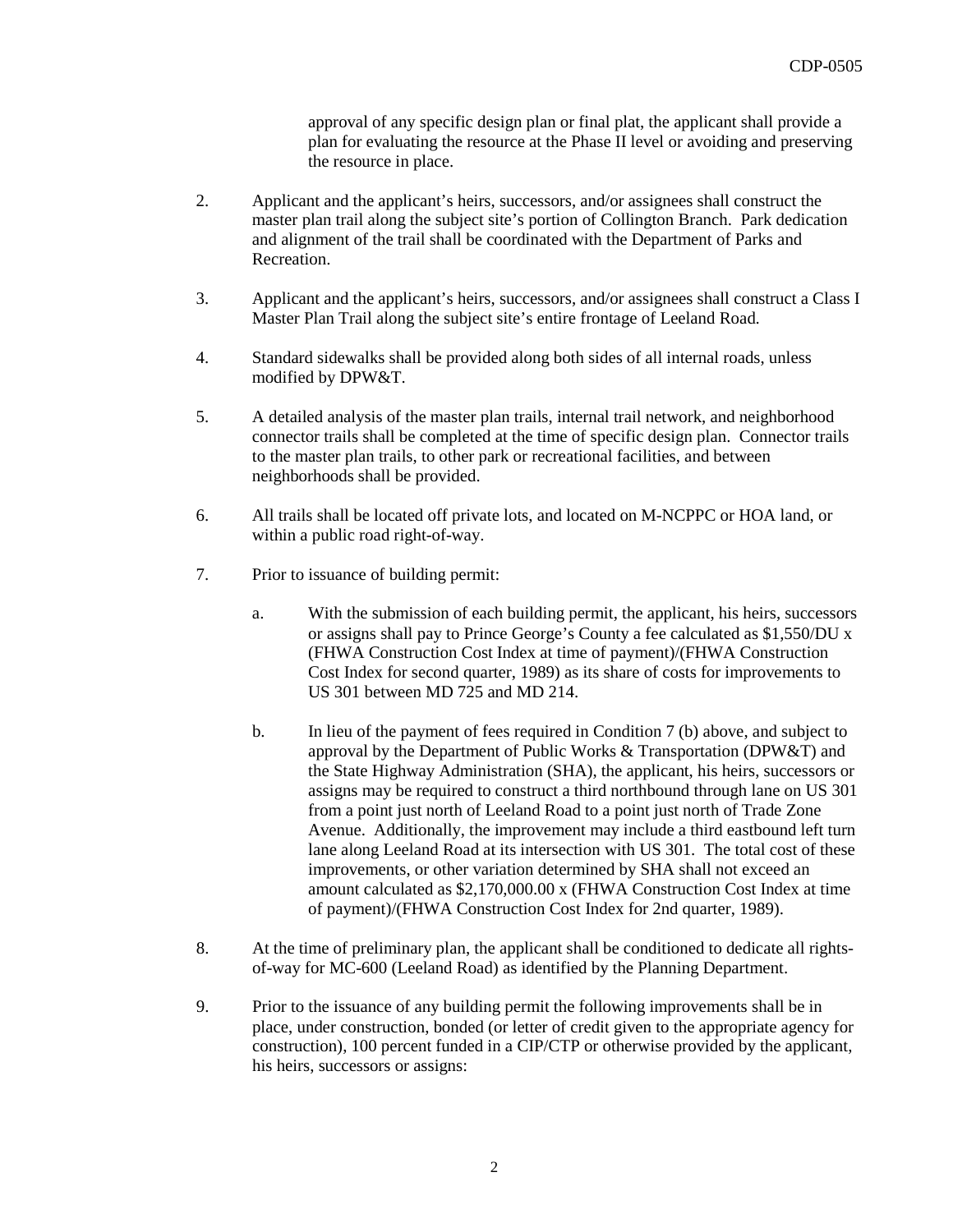- a. Leeland Road-Construct Leeland Road-Oak Grove Road to provide a minimum of 2 lanes of the ultimate 4-lane master plan alignment between US 301 and MD 193, in accordance with DPW&T standards;
- b. MD 193/Oak Grove Road Intersection (roundabout) The applicant shall provide an exclusive right turn lane at the westbound approach;
- c. MD 202/MD 193 Intersection—Provide a left turn, a shared left/through lane, and a right turn lane on the southbound MD 193 approach;
- d. Provide a second left turn on the eastbound MD 202 (towards Upper Marlboro) approach;
- e. The applicant shall conduct signal warrant studies at the following intersections, and install said signal if deemed to be warranted, or provide an alternate improvement as deemed necessary by DPW&T;
	- Leeland Road/Safeway Access
	- Leeland Road/ Site Access B
	- Leeland Road/ Site Access A
	- Oak Grove Road/ Church Road
	- Oak Grove Road/Whistling Duck Drive
- 10. The preliminary plan submittal package shall include a wetlands report regarding the three stream segments shown on Watershed Restoration Action Strategy (WRAS) that were not shown on the signed Natural Resources Inventory (NRI), providing an assessment of their characteristics and appropriate classification. The NRI and all associated plans shall be revised, if necessary, to reflect the results of that assessment.
- 11. The preliminary plan submittal package shall include a report regarding the twelve (12) WRAS sites identified on the Willowbrook Stream Corridor Assessment based on the Stream Corridor Assessment prepared by the Maryland Department of Natural Resources. The report shall identify the existing conditions and make specific recommendations regarding stream restoration and/or mitigation methods. Any restoration proposals that require impacts to the Patuxent River Primary Management Area (PMA) shall be included in the Letter of Justification for impacts associated with the proposed development.
- 12. At time of submission of the first Specific Design Plan, a Watershed Restoration Plan shall be submitted which addresses the implementation of the WRAS sites report submitted at time of preliminary plan. The scope of the Watershed Restoration Plan may be expanded to address additional sites or concerns identified during preliminary plan review.
- 13. At time of Specific Design Plan submission, each SDP shall include a statement regarding how the proposal uses green building techniques and alternative energy sources.
- 14. The following note shall be placed on the preliminary plan and all future Tree Conservation Plans: "All community lighting shall use full cut-off optics and be directed downward to reduce glare and light spill-over."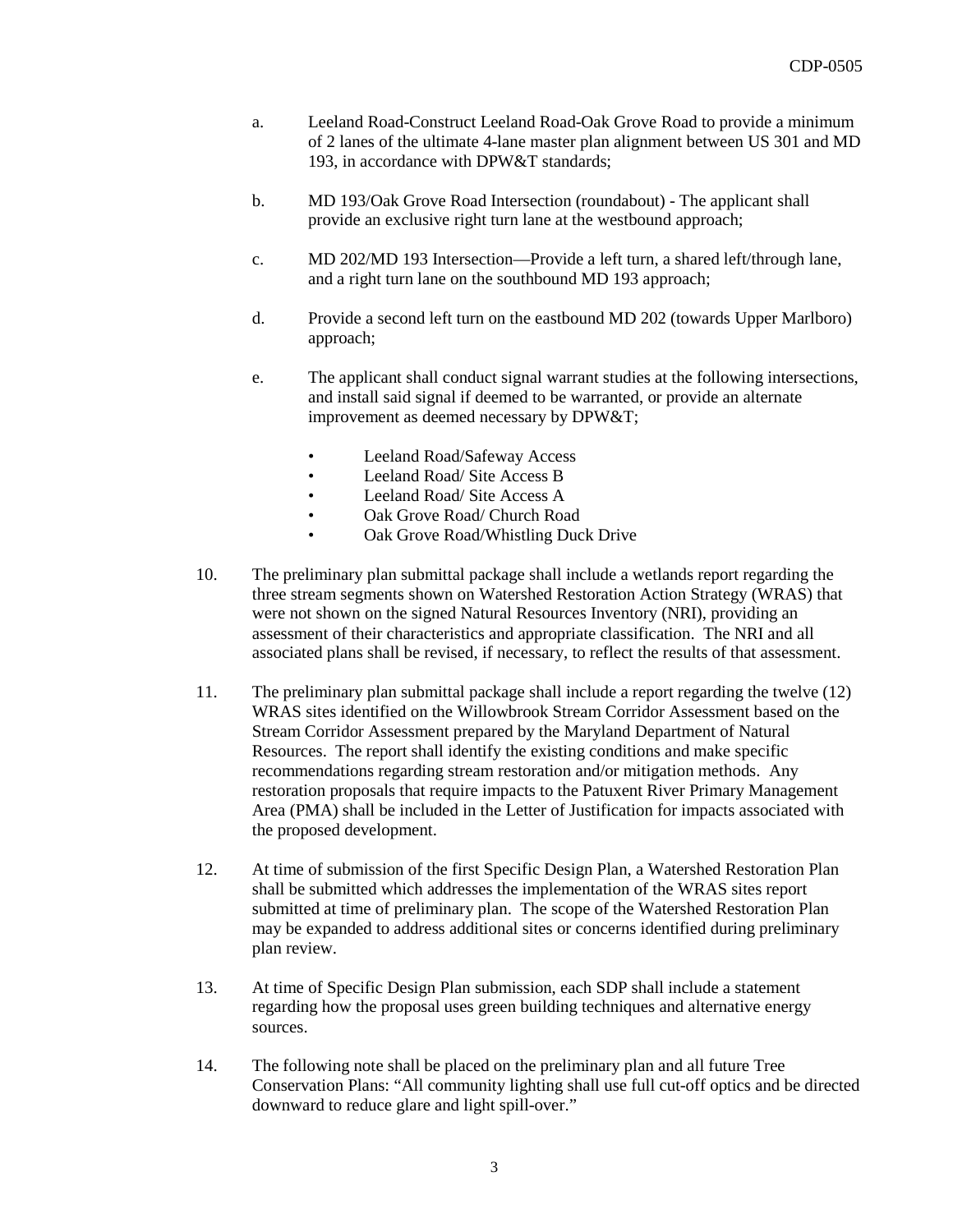- 15. Prior to certificate approval of the CDP, the alignment of the hiker/biker trail shown in the Collington Branch stream valley shall be removed from all plans and substituted with the following note: "The placement of the hiker-biker trail will be evaluated at time of preliminary plan review and shall limit permanent and temporary impacts to the PMA to only those necessary for construction. The majority of the trail shall be located outside the PMA or in locations where impacts already exist." All proposed impacts to the PMA for trails shall be shown on the TCP I associated with the preliminary plan and shall be part of the Letter of Justification.
- 16. Prior to certificate approval of the CDP, the TCP I shall be revised to show the provision of a wooded scenic buffer along Leeland Road through preservation, reforestation or afforestation with a minimum width of 40 feet outside of the public utility easement.
- 17. At time of preliminary plan, a scenic easement shall be established along the north side of Leeland Road with a minimum width of 40 feet outside of the public utility easement. The purpose of this scenic easement shall be to retain the wooded character of the Leeland Road frontage.
- 18. At time of TCP II, the wooded scenic buffer along the north side of Leeland Road shall be given special consideration in order to maintain the wooded character of the frontage. This shall include: the planting of native species, the planting of larger planting materials in order to establish the scenic buffer more quickly, and management techniques for enhancing preserved woodlands such as removing invasive vines and non-natives, trimming, and/or understory planting.
- 19. At least 30 days prior to any hearing on the preliminary plan application, the NRI shall be revised to reflect all relevant information regarding the rare, threatened and endangered species, field-run topography, and the location and classification of all existing streams.
- 20. At least 30 days prior to Planning Board hearing for the preliminary plan, a detailed geotechnical report based on the existing conditions of the site, including the most current topographical information (or as shown on the NRI) shall be submitted. It shall also address the existing outcrop pattern of Marlboro clays and areas of slope stability concerns with respect to the existing conditions. The study shall provide the appropriate plans and/or exhibits, showing the location of all slope stability cross-sections, and identify the unmitigated 1.5 safety factor lines. The unmitigated 1.5 safety factor lines based on that report shall then be placed on the TCP I and the preliminary plan.
- 21. At least 30 days prior to any Planning Board hearing on the preliminary plan application, the existing conditions and proposed 1.5 safety factor line shall be shown on the preliminary plan and Type I Tree Conservation Plan. No structures, septic fields, or lots less than 40,000 square feet in area shall be placed within the mitigated 1.5 safety factor line. All subsequent plans shall also show this information. If proposed engineering of the site will change the location of the existing 1.5 safety factor line, the proposed 1.5 safety factor line must also be shown on all plans.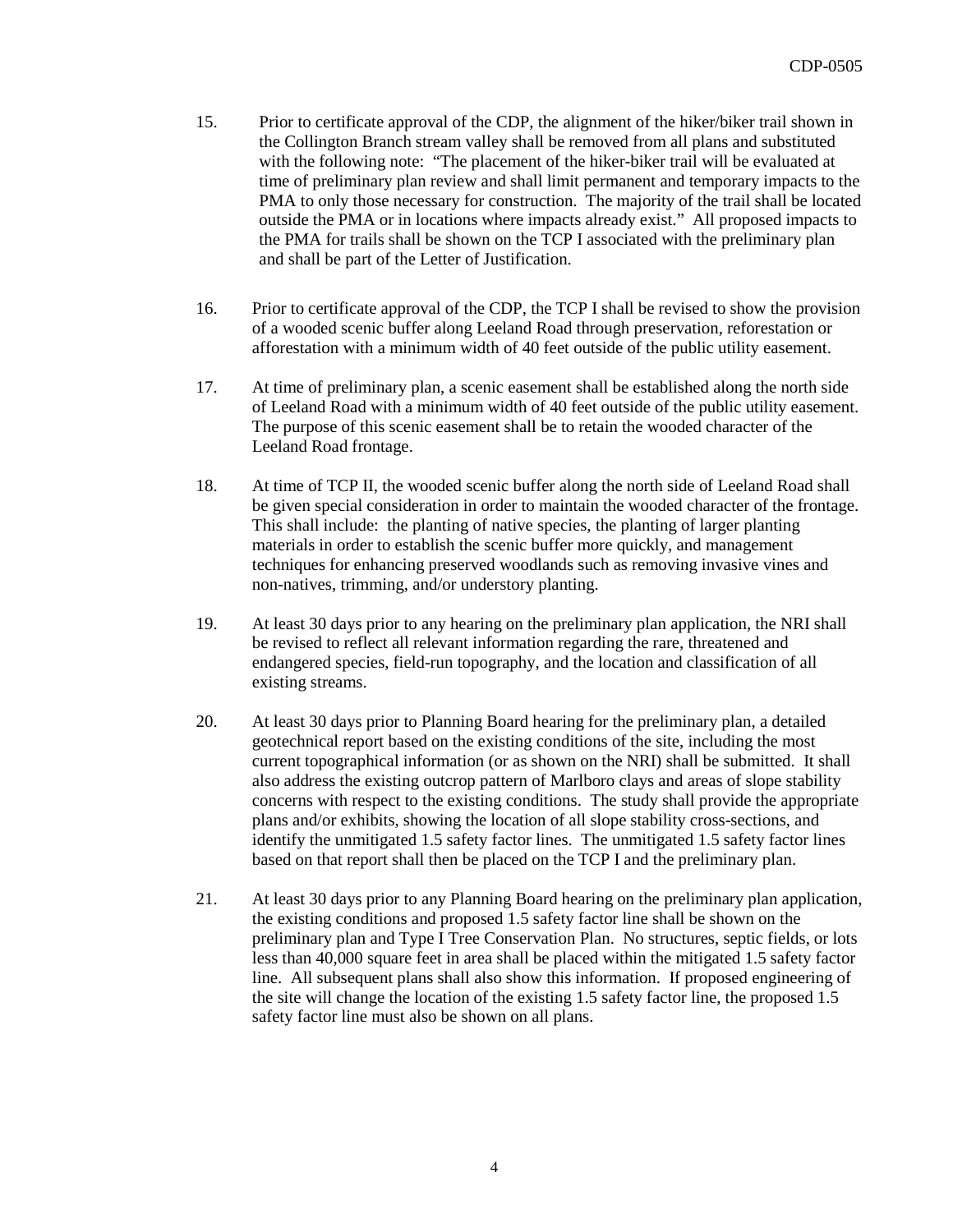- 22. At least 30 days prior to any Planning Board hearing for the preliminary plan, the associated TCP I shall be revised to show a 100-foot protection buffer for rare, threatened and endangered species with respect to all streams and wetlands on the site. The PMA shall be revised to include that 100-foot buffer. Impacts shown to the 100-foot buffer and PMA on the TCP I associated with the CDP shall be re-evaluated and reduced or eliminated during the review of the preliminary plan. Impacts should be limited to those that are essential for the development of the site.
- 23. Prior to signature approval of the preliminary plan, a copy of the stormwater management concept plan shall be submitted. The plan shall include the use of sheet flow buffers, vegetated channels, and rooftop and non-rooftop disconnection to the fullest extent possible in addition to other stormwater management techniques.
- 24. At least 30 days prior to any Planning Board hearing on the preliminary plan application, a conceptual Habitat Protection and Management Program shall be submitted for approval with the Preliminary Plan of Subdivision. The Program shall include, but not be limited to:
	- a. Hydrologic monitoring for a minimum of a year prior to the issuance of the first grading permit to establish a baseline of data, during construction, and post construction for the following elements: water quality, benthic macroinvertebrate, hydrologic flow, sedimentation.
	- b. Monitoring during construction for the following: sediment and erosion control measures, stormwater management controls, special protection measures for RTE habitat.
	- c. Monitoring of the RTE Species during and post-construction.
- 25. At least 30 days prior to any Planning Board hearing on the first SDP application, a detailed Habitat Protection and Management Plan shall be submitted to be approved with the first SDP which addresses specific implementation methodologies for the long-term protection and assessment of the RTE habitat location on this site.
- 26. Prior to issuance of the first grading permit, a minimum of one year of hydrologic monitoring data, as determined by the program, shall be submitted, to establish a baseline for evaluation impacts to the RTE habitat resulting for construction activities, and post development.
- 27. As part of the submission package for the first SDP, a plan and text shall be submitted that addresses a sediment and erosion control protocol that is more stringent than the minimum required. It shall include phasing of the site in such a way that the erosion prevention and sediment control mechanisms such as sediment basins stay in place until the last lot is built in the phase. The plan shall incorporate additional control measures and inspections to ensure maximum filtration of runoff and complete implementation of the plan. The package shall be reviewed by the Environmental Planning Section staff in coordination with the staff of the Soil Conservation District.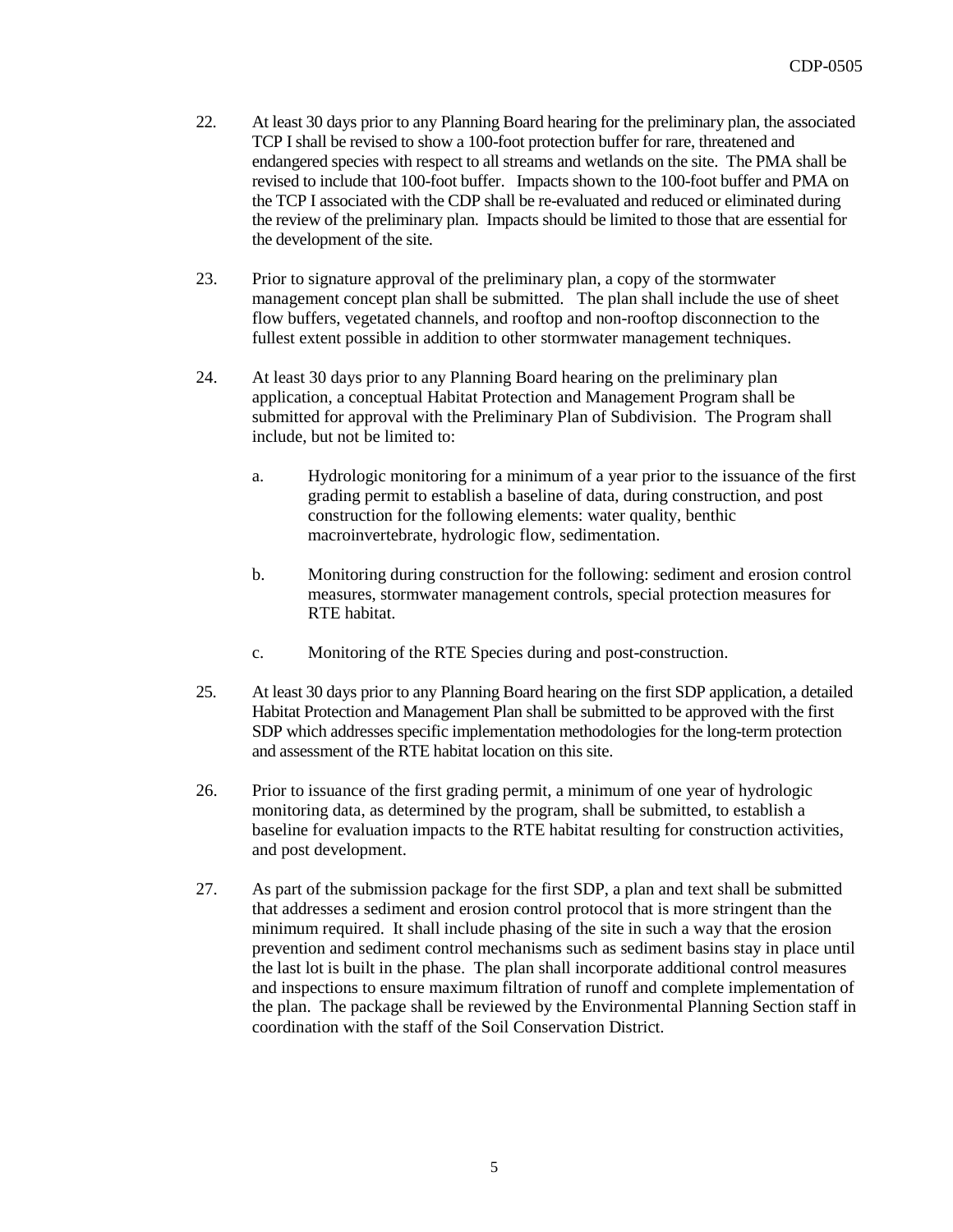- 28. Prior to the issuance of any permits which impact wetlands, wetland buffers, streams or Waters of the U.S., copies of all federal and State wetland permits, evidence that approval conditions have been complied with, and associated mitigation plans shall be submitted to the Planning Department.
- 29. Prior to certificate approval of the CDP, the Type I Tree Conservation Plan shall be revised as follows:
	- a. Revise the plans to label all graphic elements fully, and include all graphic elements in the legend;
	- b. Show no 1.5 safety factor line, PMA or woodland conservation on any lot and show calculate all woodland retained on any lot as cleared;
	- c. Show conceptual clearing of the I-1 property in order to account for the development of this parcel on the TCP I;
	- d. Revise the limits of disturbance on the parcel to the dedicated to the Department of Parks and Recreation to show how the 100 foot-wide RTE buffer can conceptually be preserved;
	- e. Add the following note: "The limits of disturbance shown on this plan are conceptual and do not depict approval of any impacts to regulated features."
	- f. Remove the "50 foot stream buffer" and the "100 foot stream buffer" from the plan sheets and legends; only the PMA should be shown;
	- g. Show the PMA in conformance with the revised NRI;
	- h. Show the location of the plant populations of rare threatened and endangered species so the protection of the sensitive species habitat;
	- i. Show woodland conservation and the limits of disturbance set back a minimum of 10 feet from the bottom of any retaining wall in order to provide for construction and maintenance;
	- j. Show woodland conservation and the limits of disturbance set back a minimum of 10 feet from any townhouse lot line.
	- k. Provide woodland conservation on-site to the fullest extent possible contiguous to the primary and secondary corridors identified on the site, especially in areas of high quality woodland;
	- l. Revise the worksheet as needed to reflect the above revisions;
	- m. Have the revised plan signed and dated by the qualified professional who prepared the plan.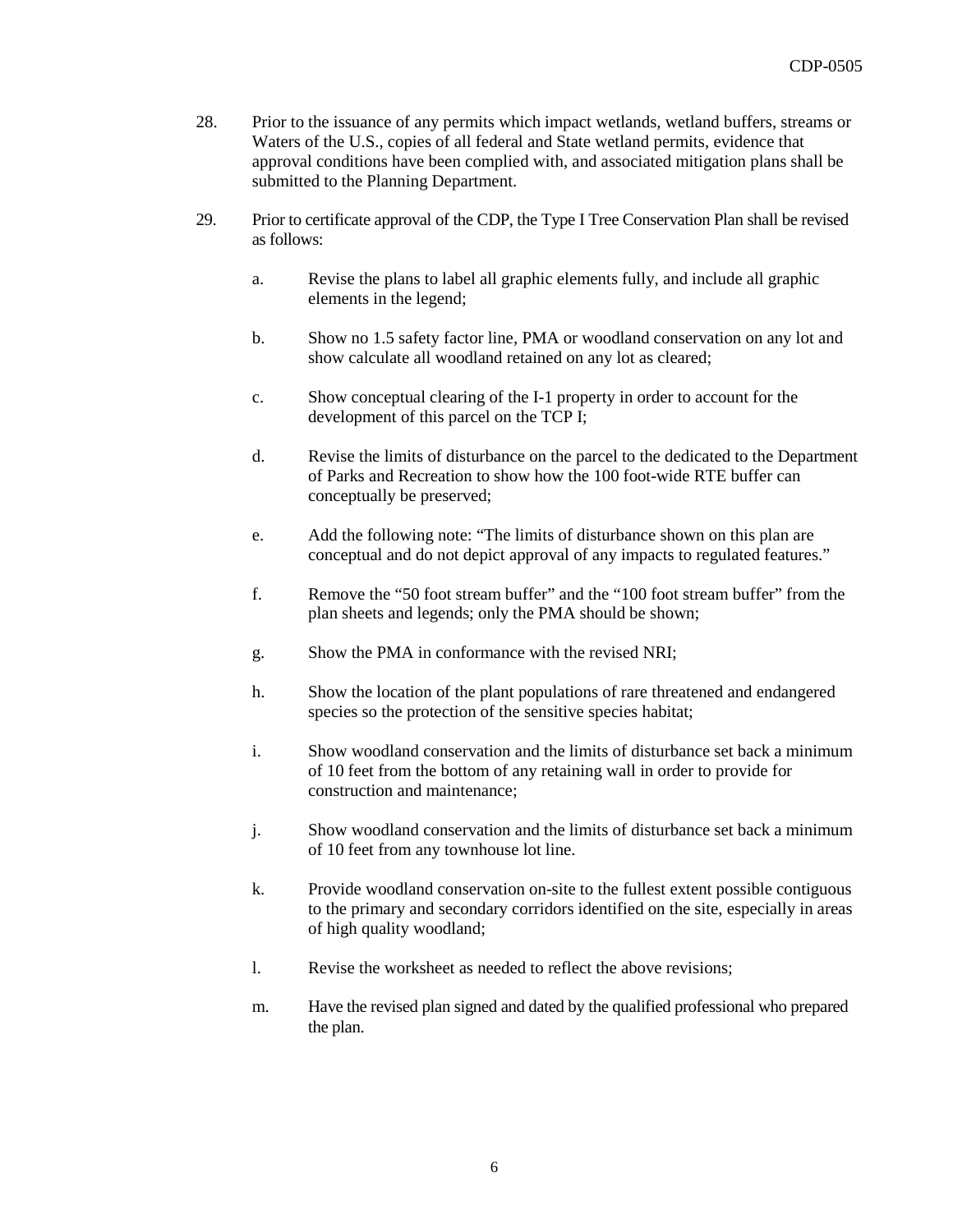- 30. Prior to the signature approval of the preliminary plan, written authorization from the Department of Parks and Recreation shall be submitted for any woodland conservation provided on land to be dedicated.
- 31. At the time of Specific Design Plan, the SDP and TCP II shall have the same sheet sections, sheet key, and sheet order. The sheet key shall be placed on all sheets.
- 32. Prior to the issuance of the building permits for lots adjacent to planting areas, all afforestation and associated fencing shall be installed. A certification prepared by a qualified professional may be used to provide verification that the afforestation and fence installation have been completed. It must include, at a minimum, photos of the afforestation areas and the associated fencing for each lot, with labels on the photos identifying the locations, and a plan showing the locations where the photos were taken.
- 33. Recreational facilities shall include such amenities as community centers (Active Adult and Family Community Centers) with pools, tennis courts, playgrounds, ball fields, soccer fields, basketball courts, open play areas, picnic areas and a hiker-biker trail. The main community center shall include at least 8,000 square feet GFA. The project shall have at least 3 pools, one indoor and two outdoor, and one of the three shall be of competition size.

| <b>Recreational Facilities</b>       | <b>Percentage of Building Permits Issued</b> |
|--------------------------------------|----------------------------------------------|
|                                      | when the Particular Facility is Complete     |
| Community Center including pool(s),  | 20 percent of market rate building permits   |
| tennis courts and playground         |                                              |
| <b>Active Adult Community Center</b> | 20 percent of active adult building permits  |
| Open Play Field                      | 40 percent of market rate building permits   |
| Open Picnic/Play area                | 60 percent of market rate building permits   |

The development project shall include a recreational plan substantially similar to Exhibit A, an illustrative plan that the applicant has added to the record, without objection, after the oral argument heard on March 12, 2007. The project's recreation facilities shall be consistent with those typically provided for an active recreational community of this size.

34. At the time of specific design plan consideration, existing woodland will be augmented by additional plantings, as necessary to provide protection against off-site impacts.

Ordered this 9th day of April, 2007, by the following vote:

In Favor: Council Members Exum, Bland, Campos, Dean, Dernoga, Harrington, Knotts, Olson and Turner

Opposed:

Abstained: